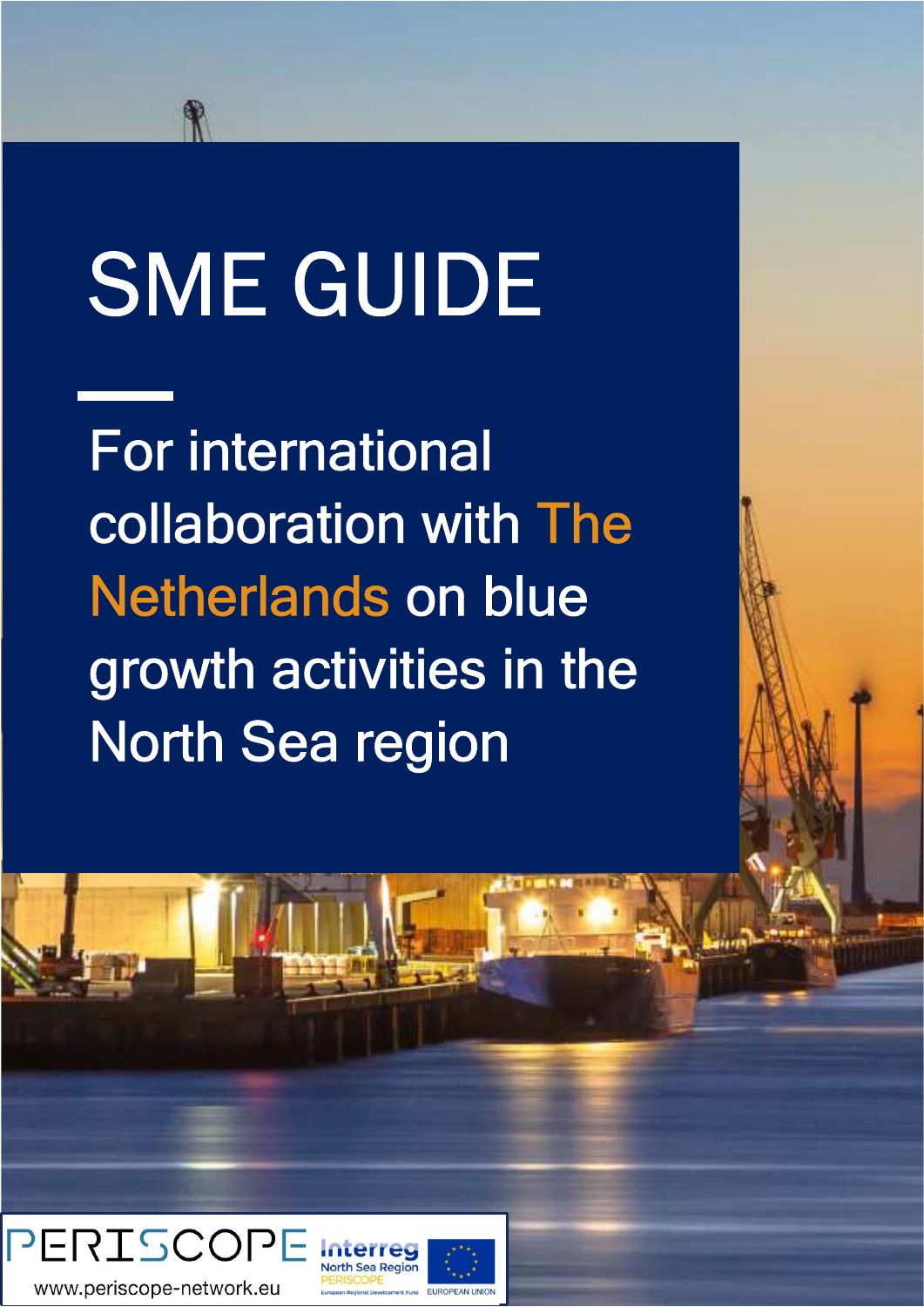Are you working in the marine or maritime sector, the domain of renewable energies or any other field related to blue growth , and thinking of starting a project in the North Sea area? Then you might want to start a collaboration with another region, that has the necessary testing facilities or the specific skills to make the project a success. This guide will give you an overview of the tools for blue growth collaboration that The Netherlands has to offer.

2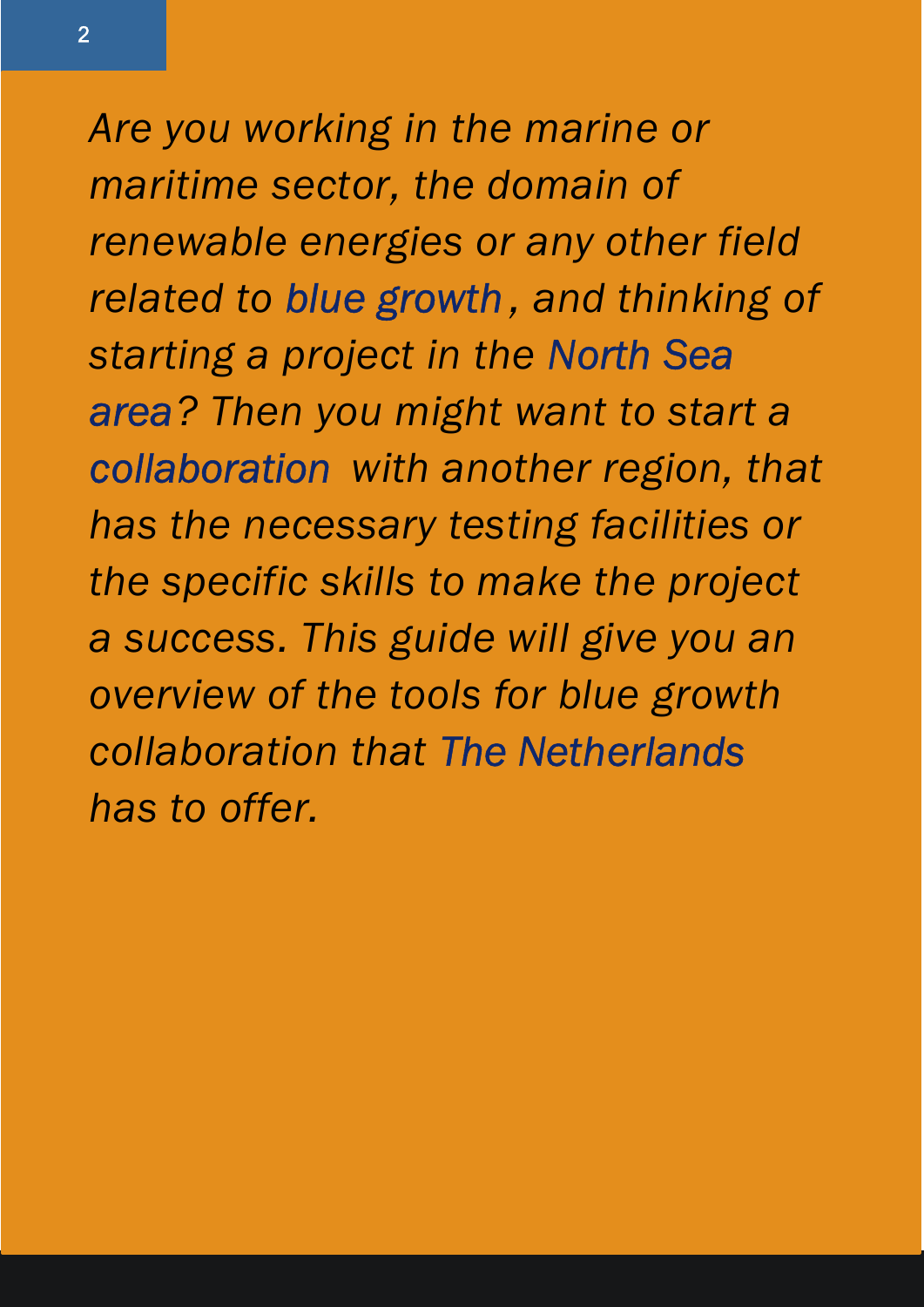### QUICK GUIDE

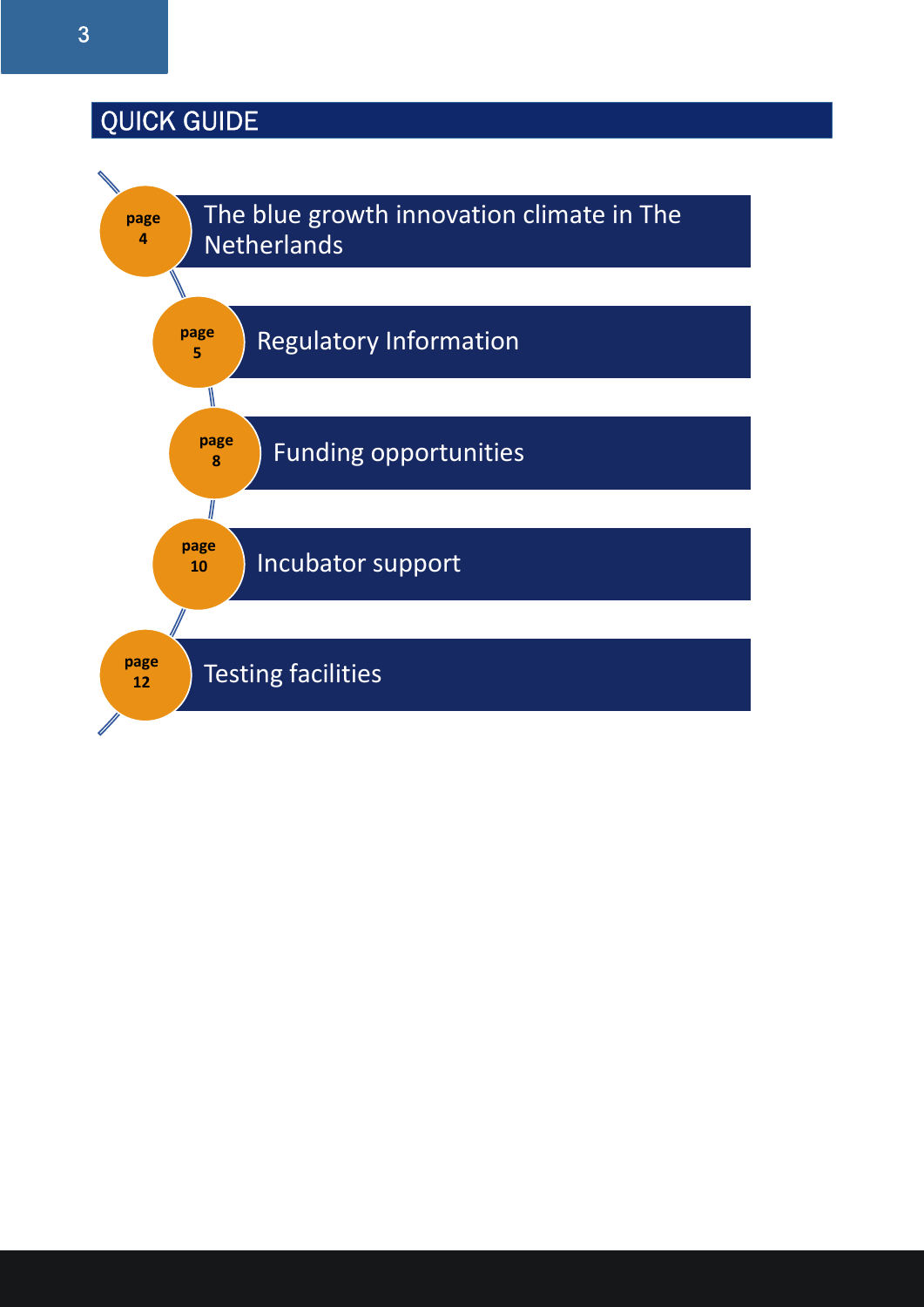### WHAT DOES THE NETHERLANDS HAVE TO OFFER?

The Netherlands has been able to build a strong maritime position in the world, thanks in part to its strategic location at the mouth of the Meuse, Rhine and Scheldt. In some sectors the Netherlands is global market leader. This includes seaports, maritime and logistics infrastructure, offshore, hydraulic engineering, transport of heavy cargo and construction of super yachts. In 2018, the maritime cluster employs around 263.000 people with some 21.000 companies and realized a total added value of € 23 billion. That is 3% of the GDP of the Netherlands. (Rijksoverheid, Nederlandse Maritieme Monitor 2019)

The Dutch maritime strategy 2015-2025 offers an integral framework for the government-wide policy for the maritime cluster. The strategy places an emphasis on six cluster wide policy areas including human capital, innovation, trade, accessibility, safety and the environment and security and stability. (Rijksoverheid, 2015)

The North Sea coastline of the Netherlands is about 350 kilometres long with about 2.5 million people living in the four maritime regions. The main economic maritime activities are geographically divided into four regions: Northern sea ports (Delfzijl, Eemshaven, Harlingen, Den Helder);

North Sea Canal (Amsterdam and surroundings);

Rhine and Meuse (Rotterdam and surroundings); and

Scheldt basin (Vlissingen and Terneuzen). (Ecorys, 2012)

The Rhine and Maas maritime region is formed by the largest port in Europe, Rotterdam, but the cluster also consists of several components. The maritime manufacturing industry - think for example of offshore and dredging vessels or superyacht construction - and suppliers to the maritime network are also important components in the maritime cluster. The cluster is also relatively strong in the field of offshore and hydraulic engineering. The Dutch cluster is also strong in the area of inland navigation; Within Europe, the Netherlands makes the most use of inland navigation as a transport modality. (Maritime Delta, 2018)

The northern provinces have a number of larger seaports in Groningen and Friesland, namely Groningen Seaports, including the Eemshaven and the ports of Delfzijl, Lauwersoog and Harlingen Seaports (Netherlands Maritime Technology, 2014). Den Helder is the largest logistics hub for Offshore in the southern part of the North Sea ("Port of Den Helder", n.d.).

When looking at the RIS strategy (Regional Innovation Strategy) of the Dutch maritime regions, several strategies are found. For the Northern provinces of Groningen and Friesland (location of the northern seaports Delfzijl, Harlingen and Eemshaven), among other things, sustainable energy, water technology and smart (sensor) systems are being mentioned. In the field of water technology Wetsus is an international knowledge institute and cluster organisation, based in Friesland. When looking at the RIS strategy of the West Netherlands, there are no RIS3 items that directly connect with the blue economy. This is remarkable, since a large maritime sector is present in this area. (European Commission, n.d.)

When working on a project that focuses on seaports, maritime and logistics infrastructure, offshore, hydraulic engineering, transport of heavy cargo or construction of super yachts, the Netherlands has a lot to offer.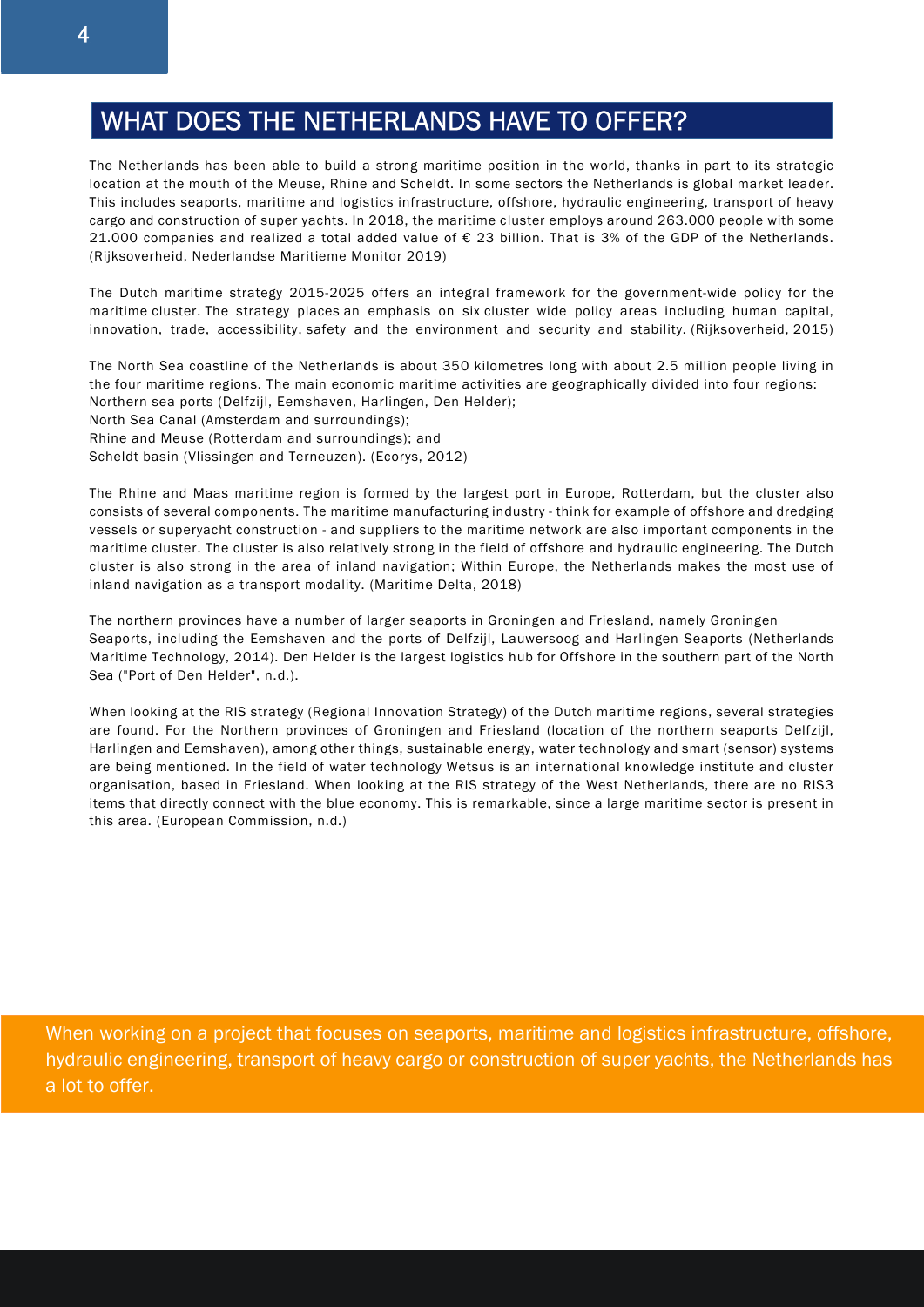### INTELLECTUAL PROPERTY RIGHTS (IPR), REGULATIONS AND STANDARD SUPPORT

#### IPR

| <b>LOCAL IPR AMBASSADOR</b>                                                    | <b>WEBSITE</b> |                                                                                                                             | <b>TELEPHONE NUMBER</b>                                                     | <b>EMAIL</b>                                                                                                                                                |
|--------------------------------------------------------------------------------|----------------|-----------------------------------------------------------------------------------------------------------------------------|-----------------------------------------------------------------------------|-------------------------------------------------------------------------------------------------------------------------------------------------------------|
| NL Octrooicentrum                                                              |                | https://mijn.rvo.nl/octrooi-<br>aanvragen-in-nederland                                                                      | +31 (0)88 042 6660                                                          | octrooicentrum@rvo.nl                                                                                                                                       |
|                                                                                |                |                                                                                                                             |                                                                             |                                                                                                                                                             |
| <b>MARINE SPATIAL PLANNING</b>                                                 |                |                                                                                                                             |                                                                             |                                                                                                                                                             |
| Policy Document on the North Sea<br>2016-2021                                  |                |                                                                                                                             | 0North%20Sea%202016-2021%20%28download%29_4895.pdf                          | https://www.noordzeeloket.nl/en/Images/Policy%20Document%20on%20the%2                                                                                       |
| REGULATION AND STANDARD SUPPORT                                                |                |                                                                                                                             |                                                                             |                                                                                                                                                             |
| AGENCIES TO CONTACT CONCERNING STANDARDS SUPPORT                               |                |                                                                                                                             |                                                                             |                                                                                                                                                             |
| Name agency                                                                    |                | <b>NEN</b>                                                                                                                  |                                                                             |                                                                                                                                                             |
| Concerning                                                                     |                |                                                                                                                             | NEN supports the standardization process in The Netherlands.                |                                                                                                                                                             |
| Link to website                                                                |                | www.nen.nl                                                                                                                  |                                                                             |                                                                                                                                                             |
| telephone number                                                               |                | (015) 2 690 391 (The Netherlands)<br>+31 152 690 391                                                                        |                                                                             |                                                                                                                                                             |
| Name agency                                                                    |                | <b>Bureau Veritas Certification</b>                                                                                         |                                                                             |                                                                                                                                                             |
| Concerning                                                                     |                | Certification (TIC)                                                                                                         | Bureau Veritas is an organisation with expertise in Testing, Inspection and |                                                                                                                                                             |
| Link to website                                                                |                | www.bureauveritas.nl                                                                                                        |                                                                             |                                                                                                                                                             |
| telephone number                                                               |                | +31 (0)88 450 55 00                                                                                                         |                                                                             |                                                                                                                                                             |
| Name agency                                                                    |                | <b>DNV GL Netherlands</b>                                                                                                   |                                                                             |                                                                                                                                                             |
| Concerning                                                                     |                |                                                                                                                             | services to the maritime, oil & gas, power and renewables industries.       | DNV GL is a global quality assurance and risk management company providing<br>classification, technical assurance, software and independent expert advisory |
| Link to website                                                                |                | www.dnvgl.nl                                                                                                                |                                                                             |                                                                                                                                                             |
| telephone number                                                               |                | Rotterdam: +31 (0) 10 2922 600<br>Arnhem: +31 (0)26 3 56 91 11<br>Groningen: +31 50 700 9700<br>Drachten: +31 (0)512 540409 |                                                                             |                                                                                                                                                             |
| Name agency                                                                    |                | Lloyd's Register                                                                                                            |                                                                             |                                                                                                                                                             |
| Concerning                                                                     |                | Classification company                                                                                                      |                                                                             |                                                                                                                                                             |
| Link to website                                                                |                | www.lloydsregister.nl                                                                                                       |                                                                             |                                                                                                                                                             |
| telephone number                                                               |                | Marine: +31 (0)10 4145088<br>Energy: +31 (0)10 2014200                                                                      |                                                                             |                                                                                                                                                             |
| AGENCIES TO CONTACT CONCERNING MINISTRY OF INFRASTRUCTURE AND WATER MANAGEMENT |                |                                                                                                                             |                                                                             |                                                                                                                                                             |
| Name agency                                                                    |                | Rijkswaterstaat                                                                                                             |                                                                             |                                                                                                                                                             |
|                                                                                |                |                                                                                                                             |                                                                             |                                                                                                                                                             |

| Rijkswaterstaat                                                           |
|---------------------------------------------------------------------------|
| Executive agency of the ministry of infrastructure and water management.  |
| www.rijkswaterstaat.nl                                                    |
| +31 (0)8008002                                                            |
| Inspectie Leefomgeving en Transport (ILT)                                 |
| Supervising agency of the ministry of infrastructure and water management |
| www.ilent.nl                                                              |
| +31 (0)88 489 00 00                                                       |
|                                                                           |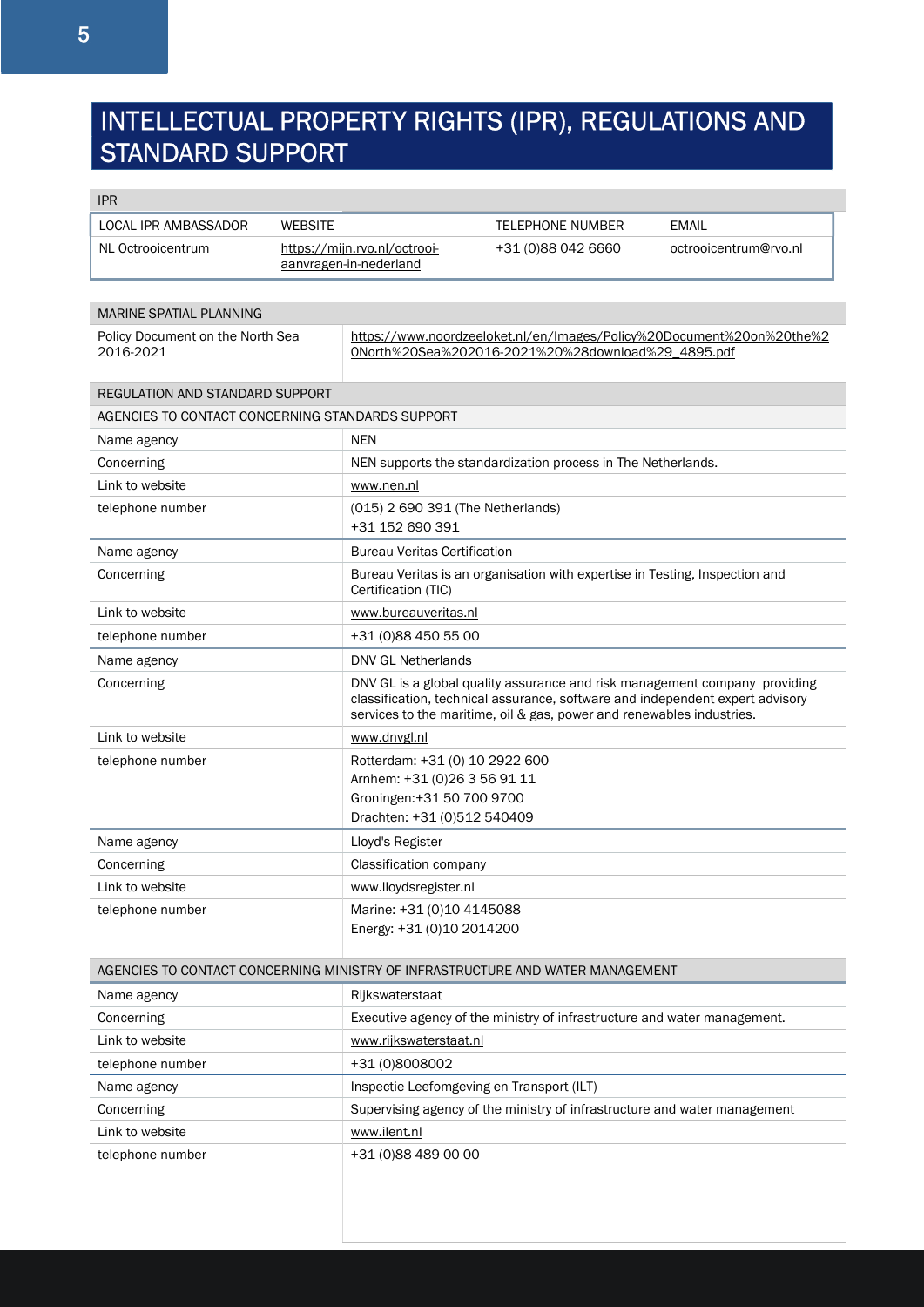| AGENCIES TO CONTACT CONCERNING MINISTRY OF ECONOMIC AFFAIRS AND CLIMATE POLICY |                                                                                                                                                                                                                                                |  |
|--------------------------------------------------------------------------------|------------------------------------------------------------------------------------------------------------------------------------------------------------------------------------------------------------------------------------------------|--|
| Name agency                                                                    | Staatstoezicht op de mijnen (SodM)                                                                                                                                                                                                             |  |
| Concerning                                                                     | Supervising agency for mineral and energy production in the Netherlands. They<br>monitor the safety and environmental protection of mining activities, the gas<br>network and wind at sea.                                                     |  |
| Link to website                                                                | www.sodm.nl                                                                                                                                                                                                                                    |  |
| telephone number                                                               | +31 (0) 70 379 8400                                                                                                                                                                                                                            |  |
| Name agency                                                                    | Netherlands food and consumer product safety authority (NVWA)                                                                                                                                                                                  |  |
| Concerning                                                                     | Agency of the Ministry of Economic Affairs that monitors the health of animals and<br>plants, animal welfare and the safety of food and consumer products. In addition,<br>the NVWA supervises compliance with nature legislation.             |  |
| Link to website                                                                | www.nvwa.nl                                                                                                                                                                                                                                    |  |
| telephone number                                                               | +31 (0)8 82 23 33 33 (cross border)<br>0900-03 88 (The Netherlands)                                                                                                                                                                            |  |
| Name agency                                                                    | Netherlands Enterprise Agency (RVO.nl)                                                                                                                                                                                                         |  |
| Concerning                                                                     | Netherlands Enterprise Agency (RVO.nl) stimulates entrepreneurs in sustainable,<br>agricultural, innovative and international business. It helps entrepreneurs with<br>funding, networking, know-how and compliance with laws and regulations. |  |
| Link to website                                                                | www.rvo.nl                                                                                                                                                                                                                                     |  |
| telephone number                                                               | +31 70 379 80 00 (cross border)<br>088 042 42 42 (The Netherlands)                                                                                                                                                                             |  |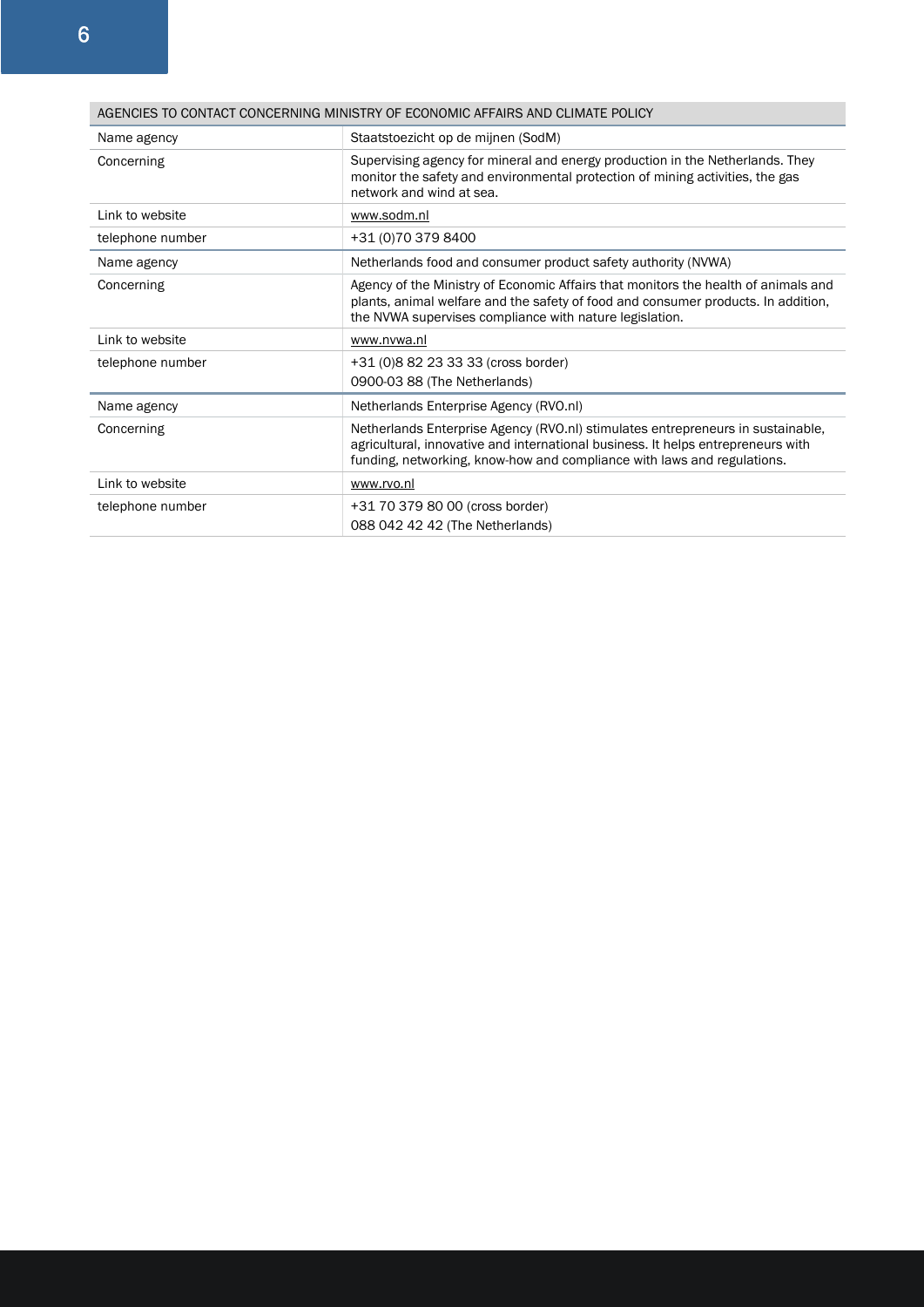### PERMITS AND EXEMPTIONS

| MINERAL EXTRACTION                |                                                                                                                                                                                                                        |  |
|-----------------------------------|------------------------------------------------------------------------------------------------------------------------------------------------------------------------------------------------------------------------|--|
| Name permit                       | Earth removal permit                                                                                                                                                                                                   |  |
| Isssuing authority                | Rijkswaterstaat                                                                                                                                                                                                        |  |
| Applies to                        | Extraction of minerals located in shallow water (less than 100 metres deep), such<br>as the extraction of sand or shells.                                                                                              |  |
| Link to website                   | https://www.rijkswaterstaat.nl/water/wetten-regels-en-vergunningen/overige-<br>wetten/ontgrondingenwet/index.aspx                                                                                                      |  |
| Name permit                       | Mining permit                                                                                                                                                                                                          |  |
| <b>Isssuing authority</b>         | Directoraat-Generaal Energie, Telecom en Mededinging (ETM)                                                                                                                                                             |  |
| Applies to                        | Extraction of minerals from deep subsoil. This generally involves oil or gas, but it<br>also includes rock salt and geothermal heat.                                                                                   |  |
| Link to website                   | https://www.rijksoverheid.nl/ministeries/ministerie-van-economische-zaken-en-<br>klimaat                                                                                                                               |  |
| <b>FISHERY</b>                    |                                                                                                                                                                                                                        |  |
| Name permit                       | European fishing permit                                                                                                                                                                                                |  |
| Isssuing authority                | Rijksdienst voor Ondernemend Nederland                                                                                                                                                                                 |  |
| Applies to                        | Fishing in the North Sea                                                                                                                                                                                               |  |
| Link to website                   | www.rvo.nl                                                                                                                                                                                                             |  |
| <b>DUMPING AT SEA</b>             |                                                                                                                                                                                                                        |  |
| Name permit                       | Waterpermit                                                                                                                                                                                                            |  |
| Isssuing authority                | Rijkswaterstaat                                                                                                                                                                                                        |  |
| Applies to                        | Discharge of substances at the North Sea, such as cooling water or sewage water<br>purification plant                                                                                                                  |  |
| Link to website                   | www.omgevingsloket.nl                                                                                                                                                                                                  |  |
| <b>INSTALLATIONS AT SEA</b>       |                                                                                                                                                                                                                        |  |
| Name permit                       | Waterpermit                                                                                                                                                                                                            |  |
| Isssuing authority                | Rijkswaterstaat                                                                                                                                                                                                        |  |
| Applies to                        | Build or position 'installations' in, on, above, under or over the seabed of the North<br>Sea. If such structures also fall under the Mining Act, then you only require a<br>permit in accordance with the Mining Act. |  |
| Link to website                   | www.omgevingsloket.nl                                                                                                                                                                                                  |  |
| NATURE2000 AREAS                  |                                                                                                                                                                                                                        |  |
| Name permit                       | Permit nature conservation act                                                                                                                                                                                         |  |
| Isssuing authority                | Rijksdienst voor Ondernemend Nederland                                                                                                                                                                                 |  |
| Applies to                        | Activities in or in the vicinity of a Natura2000 area                                                                                                                                                                  |  |
| Link to website                   | www.rvo.nl                                                                                                                                                                                                             |  |
| FLORA AND FAUNA                   |                                                                                                                                                                                                                        |  |
| Name exemption                    | Exemption nature conservation act                                                                                                                                                                                      |  |
| Isssuing authority                | Rijksdienst voor Ondernemend Nederland                                                                                                                                                                                 |  |
| Applies to                        | Activities that endanger protected animal species                                                                                                                                                                      |  |
| Link to website                   | www.rvo.nl                                                                                                                                                                                                             |  |
| WRECKS AND ARCHAEOLOGICAL OBJECTS |                                                                                                                                                                                                                        |  |
| Name permit                       | Monument permit                                                                                                                                                                                                        |  |
| <b>Isssuing authority</b>         | Rijksdienst voor het Cultureel Erfgoed                                                                                                                                                                                 |  |
| Applies to                        | Activities in the vicinity of shipwrecks and other man-made structures                                                                                                                                                 |  |
| Link to website                   | www.cultureelerfgoed.nl                                                                                                                                                                                                |  |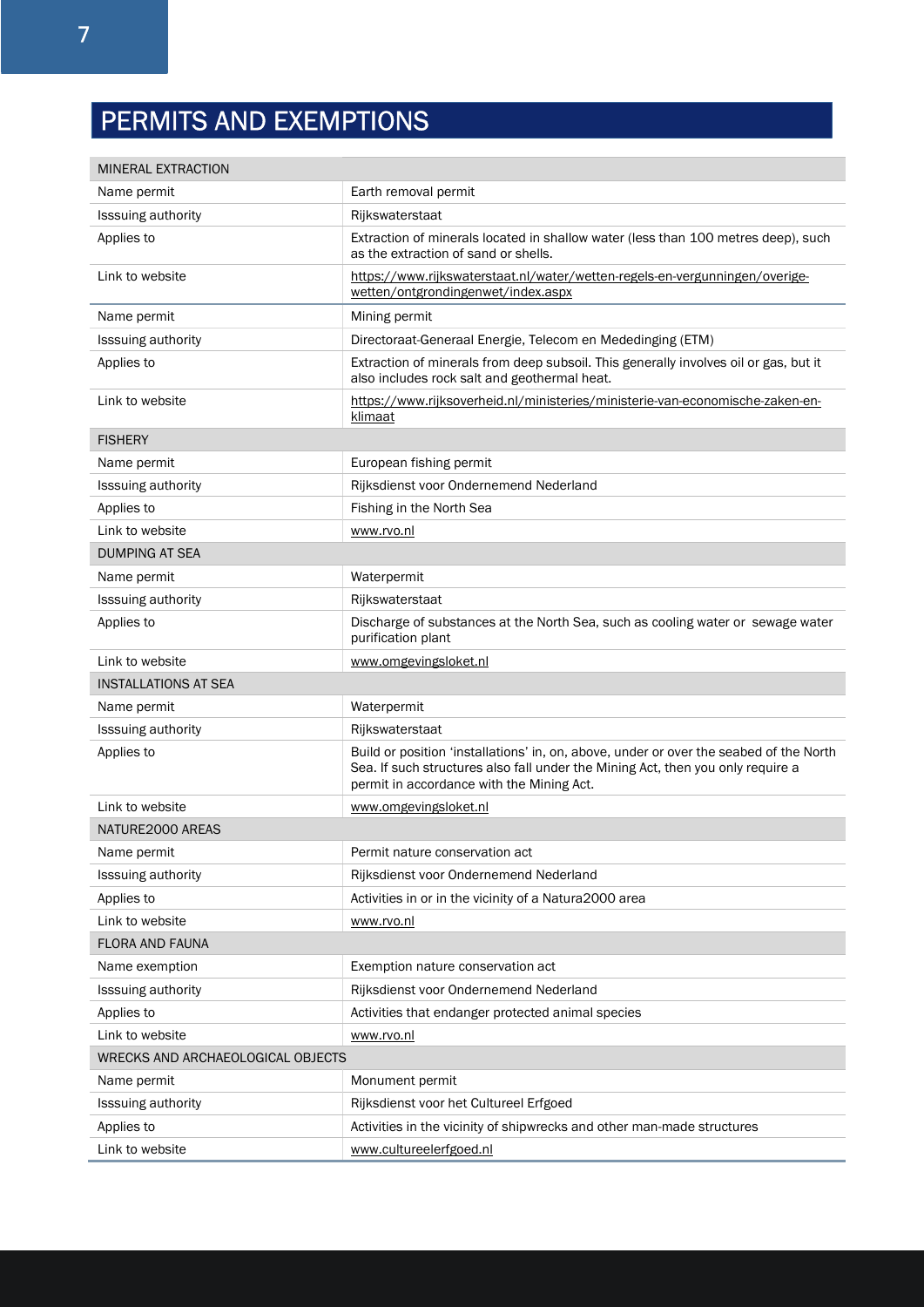### DUTCH FINANCIAL INSTRUMENTS FOR BLUE GROWTH

|                                  | Loans                                                                     |
|----------------------------------|---------------------------------------------------------------------------|
| NAME FINANCIAL INSTRUMENT        | Dutch Trade and Investment Fund (DTIF)                                    |
| <b>DESCRIPTION</b>               | The Dutch Trade and Investment Fund (DTIF) offers loans, guarantees       |
|                                  | and export financing for Dutch companies that want to expand their        |
|                                  | businesses internationally. DTIF consists of two components:              |
|                                  | Investment and Exports.                                                   |
| <b>WEBSITE</b>                   | https://english.rvo.nl/subsidies-programmes/dutch-trade-and-              |
|                                  | investment-fund-dtif                                                      |
| TYPE OF FINANCIAL INSTRUMENT     | Grant                                                                     |
| NAME FINANCIAL INSTRUMENT        | Subsidy scheme for demonstration projects, feasibility studies and        |
|                                  | investment preparation studies (DHI)                                      |
| <b>DESCRIPTION</b>               | The DHI scheme supports Dutch enterprises that want to invest in or       |
|                                  | execute a project in emerging markets and in developing countries.        |
| <b>WEBSITE</b>                   | https://english.rvo.nl/subsidies-programmes/dhi                           |
| TYPE OF FINANCIAL INSTRUMENT     | Tax concessions                                                           |
| NAME FINANCIAL INSTRUMENT        | WBSO (R&D tax credit)                                                     |
| <b>DESCRIPTION</b>               | With the WBSO, companies can lower the wage costs for research and        |
|                                  | development (R&D) and other R&D costs and expenditures, such as           |
|                                  | prototypes or research equipment. You can deduct the tax benefit in       |
|                                  | your tax return to the Netherlands Tax and Customs Administration.        |
| <b>WEBSITE</b>                   | https://rvo.nl                                                            |
| TYPE OF FINANCIAL INSTRUMENT     | Grant                                                                     |
| NAME FINANCIAL INSTRUMENT        | System integration at the North Sea (Systeemintegratie op de              |
|                                  | Noordzee)                                                                 |
| <b>DESCRIPTION</b>               | This subsidy scheme focuses on research and development of new            |
|                                  | components, products, tools and services that enable large quantitees     |
|                                  | of offshore windenergy to be integrated against low economic costs.       |
| <b>WEBSITE</b>                   | https://rvo.nl                                                            |
| TYPE OF FINANCIAL INSTRUMENT     | Grant                                                                     |
| NAME FINANCIAL INSTRUMENT        | Take off                                                                  |
| <b>DESCRIPTION</b>               | The science-wide financial instrument Take-off stimulates activity and    |
|                                  | entrepreneurship from Dutch knowledge institutions. Academic              |
|                                  | entrepreneurs, but also starters from higher professional education       |
|                                  | institutions and starters who use knowledge from institutions for         |
|                                  | Applied Research Organizations (TO2), can bring their innovative          |
|                                  | research results to the market.                                           |
| <b>WEBSITE</b>                   | https://www.nwo.nl/onderzoek-en-resultaten/programmas/take-off            |
|                                  |                                                                           |
| TYPE OF FINANCIAL INSTRUMENT     | Grant                                                                     |
| NAME FINANCIAL INSTRUMENT        | MIT-R&D-samenwerkingsprojecten                                            |
| <b>DESCRIPTION</b>               | Grants are given for feasability projects of SME companies.               |
| <b>WEBSITE</b>                   | https://www.rvo.nl/subsidies-regelingen/mit-rd-                           |
|                                  | samenwerkingsprojecten                                                    |
| TYPE OF FINANCIAL INSTRUMENT     | Loan                                                                      |
| <b>NAME FINANCIAL INSTRUMENT</b> | <b>Innovation Credit</b>                                                  |
| <b>DESCRIPTION</b>               | With the innovation credit SMEs are given financial support for risky     |
|                                  | innovation projects. In this way the government fills the gap in the      |
|                                  | capital market in a phase where entrepreneurs are busy getting things     |
|                                  | going, but have not yet generated returns.                                |
| <b>WEBSITE</b>                   | https://english.rvo.nl/subsidies-programmes/innovation-credit             |
|                                  |                                                                           |
|                                  |                                                                           |
| TYPE OF FINANCIAL INSTRUMENT     | Grant                                                                     |
| NAME FINANCIAL INSTRUMENT        | Green deal                                                                |
| <b>DESCRIPTION</b>               | The Green Deal approach in the Netherlands is an accessible way for       |
|                                  | companies, other stakeholder organizations, local and regional            |
|                                  | government and interest groups to work with Central Government on         |
|                                  | green growth and social issues. The aim is to remove barriers to help     |
|                                  | sustainable initiatives get off the ground and to accelerate this process |
|                                  | where possible.                                                           |
| <b>WEBSITE</b>                   | https://www.rvo.nl/onderwerpen/duurzaam-ondernemen/groene-                |
|                                  | economie/green-deal                                                       |
|                                  |                                                                           |
|                                  |                                                                           |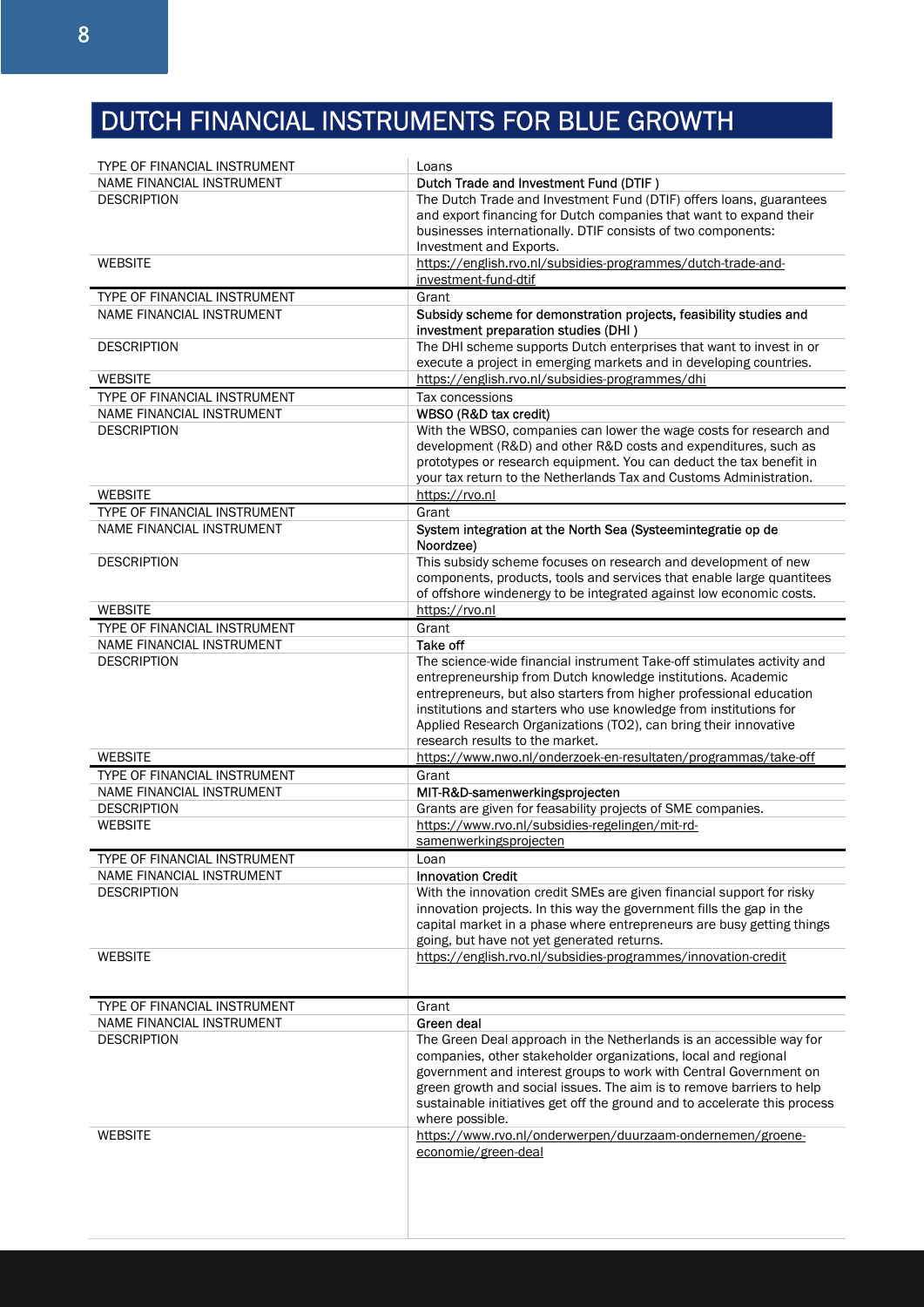| TYPE OF FINANCIAL INSTRUMENT | Grant                                                                                                                                                                                       |
|------------------------------|---------------------------------------------------------------------------------------------------------------------------------------------------------------------------------------------|
| NAME FINANCIAL INSTRUMENT    | Renewable energy                                                                                                                                                                            |
| <b>DESCRIPTION</b>           | The Renewable Energy subsidy aims to achieve the energy objectives<br>for less costs with innovative projects.                                                                              |
| <b>WFRSITF</b>               | https://www.rvo.nl/subsidies-regelingen/subsidies-energie-innovatie-<br>topsector-energie/hernieuwbare-energie                                                                              |
|                              |                                                                                                                                                                                             |
| TYPE OF FINANCIAL INSTRUMENT | Grant                                                                                                                                                                                       |
| NAME FINANCIAL INSTRUMENT    | Subsidy scheme for Sustainable Shipbuilding (SDS)                                                                                                                                           |
| <b>DESCRIPTION</b>           | The Subsidy Scheme for Sustainable Shipbuilding (SDS) is intended for<br>shipyards that want to carry out a shipbuilding innovation project that<br>contributes to sustainable development. |
| <b>WEBSITE</b>               | https://www.rvo.nl/subsidies-regelingen/subsidieregeling-duurzame-                                                                                                                          |

Even though you might execute a part of your project in the Netherlands, or your project outcomes may benefit the Netherlands, there is no Dutch funding available for foreign organisations. Therefore, you will have to apply for European funding, or national funding in your own country.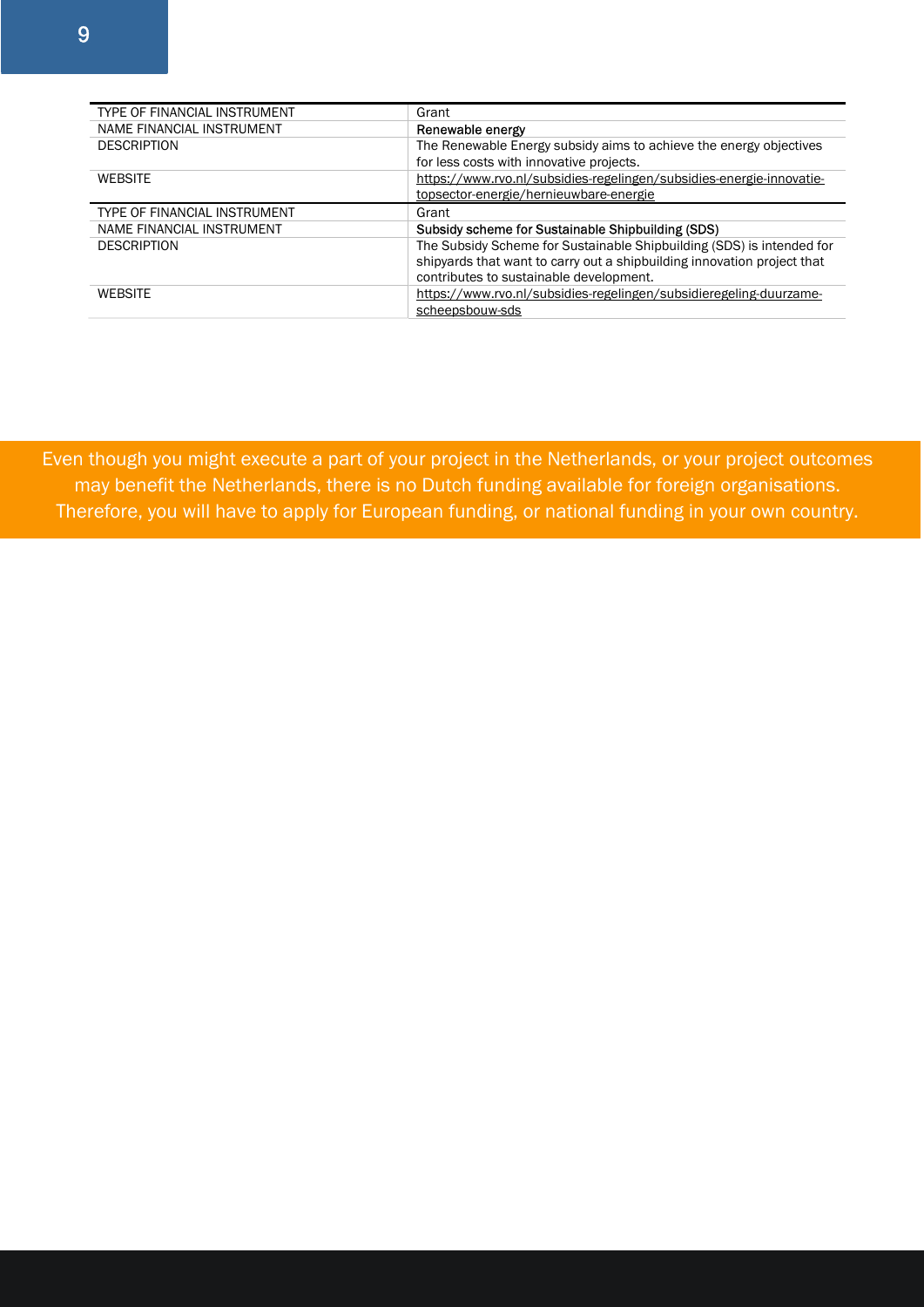### SME ORIENTED INCUBATOR SUPPORT



young entrepreneurs are here!

| NAME          | YFAH!                                        |
|---------------|----------------------------------------------|
| MAIN TOPICS   | Consultancy Business For Startups And SME's. |
| <b>ADRESS</b> | Herestraat 106                               |
|               | 9711 Lm Groningen                            |
| WEBSITE       | Http://www.Yeah.Eu/                          |



| <b>NAME</b>   | Idea voor duurzame energie                                                                                      |
|---------------|-----------------------------------------------------------------------------------------------------------------|
| MAIN TOPICS   | Incubator idea helps entrepreneurs to bring innovative ideas in the field of renewable<br>energy to the market. |
| <b>ADRESS</b> | Bergerweg 200 - building c<br>1817 mn alkmaar                                                                   |
| WEBSITE       | Https://idea-nhn.nl/                                                                                            |

## **YES!**DELFT

| <b>NAME</b>        | YES!DELFT                                                                                                                                             |
|--------------------|-------------------------------------------------------------------------------------------------------------------------------------------------------|
| <b>MAIN TOPICS</b> | A tech incubator for startups in the fields of blockchain, artificial intelligence, cleantech,<br>medtech, aviation, robotics and complex technology. |
| <b>ADRESS</b>      | Molengraaffsingel 12<br>2629 id delft                                                                                                                 |
| <b>WEBSITE</b>     | Https://www.yesdelft.com/                                                                                                                             |

### EnTransition CENTRE

| <b>NAME</b>    | ENTRANCE                                                                                                                                                                                                                                    |
|----------------|---------------------------------------------------------------------------------------------------------------------------------------------------------------------------------------------------------------------------------------------|
| MAIN TOPICS    | EnTranCe is the hotspot of the Hanze University of applied sciences for businesses and<br>innovations. It has the facilities, technologies and network to develop plans into the<br>energy products and services the energy market demands. |
| <b>ADRESS</b>  | Zernikelaan 17<br>9747 aa Groningen                                                                                                                                                                                                         |
| <b>WEBSITE</b> | http://en-tran-ce.org/                                                                                                                                                                                                                      |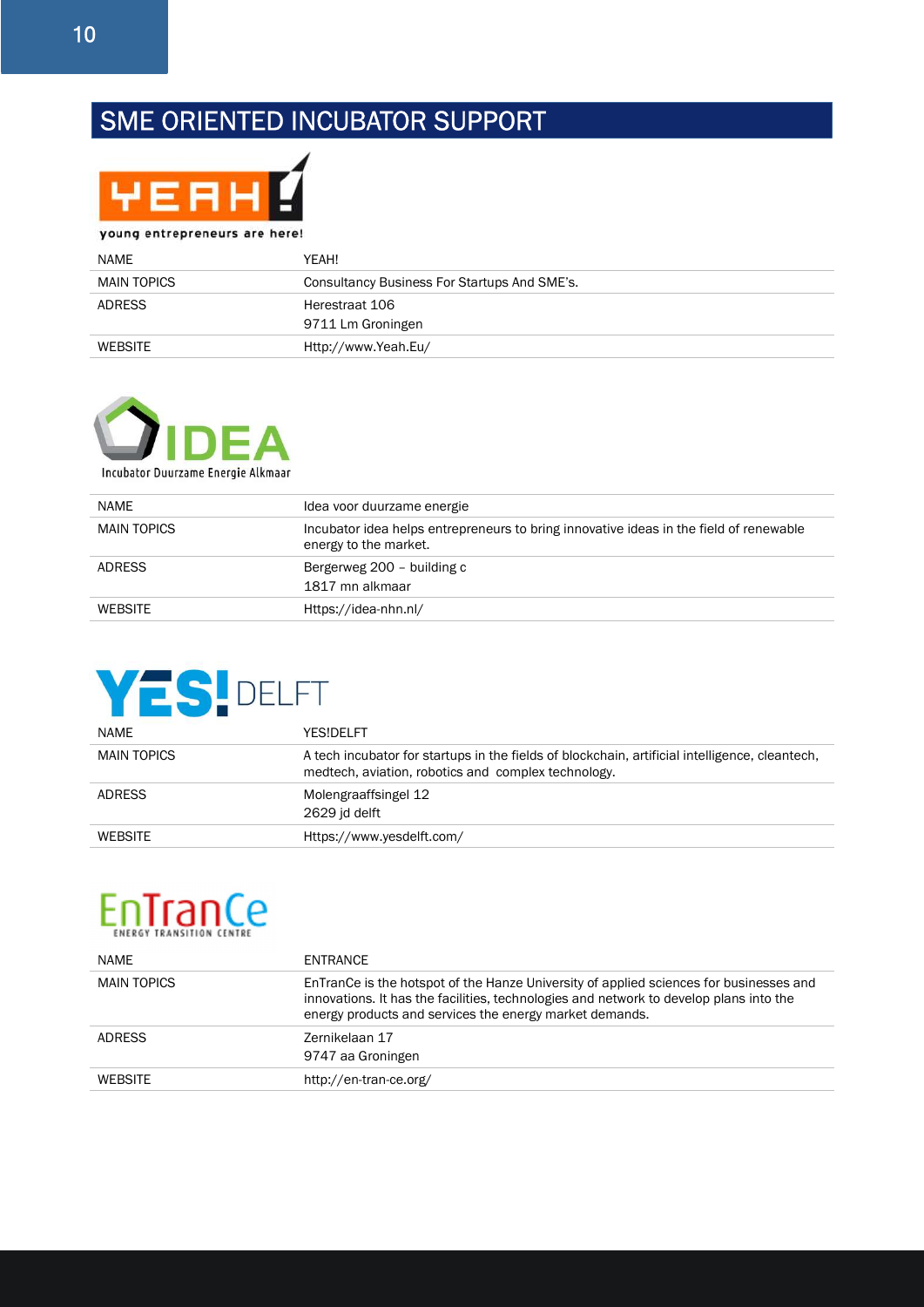

| NAME           | <b>ROBOVALLEY</b>                                                                      |
|----------------|----------------------------------------------------------------------------------------|
| MAIN TOPICS    | Hub for robotic innovators, helps companies or start-ups that want to settle in delft. |
| <b>ADRESS</b>  | Julianalaan 67a                                                                        |
|                | 2628 bc delft                                                                          |
| <b>WEBSITE</b> | Http://www.robovalley.com/                                                             |

### **BUCCANEER DELFT** accelerating energy & offshore

| <b>NAME</b>        | <b>BUCCANEER DELFT</b>                                                                                                                  |
|--------------------|-----------------------------------------------------------------------------------------------------------------------------------------|
| <b>MAIN TOPICS</b> | Buccaneer delft mobilizes the energy and offshore industry, facilitating high-impact<br>partnerships to accelerate growth of scale-ups. |
| <b>ADRESS</b>      | Paardenmarkt 1<br>2611 pa. delft                                                                                                        |
| <b>WEBSITE</b>     | Https://buccaneerdelft.com/                                                                                                             |

## **PORTXL**

| <b>NAME</b>    | <b>PORTXL</b>                                                        |
|----------------|----------------------------------------------------------------------|
| MAIN TOPICS    | Entrepreneurship hub for innovation in logistic, maritime and energy |
| <b>ADRESS</b>  | Marconistraat 16, 12th floor<br>3029 ak rotterdam                    |
| <b>WEBSITE</b> | Https://portxl.org/                                                  |



| NAMF        | <b>GREEN DEAL</b>                                                                                                 |
|-------------|-------------------------------------------------------------------------------------------------------------------|
| MAIN TOPICS | Stimulating sustainable innovation by the government, by aiding the implementation of<br>sustainable initiatives. |
| ADRESS      |                                                                                                                   |
| WEBSITE     | Https://www.greendeals.nl/                                                                                        |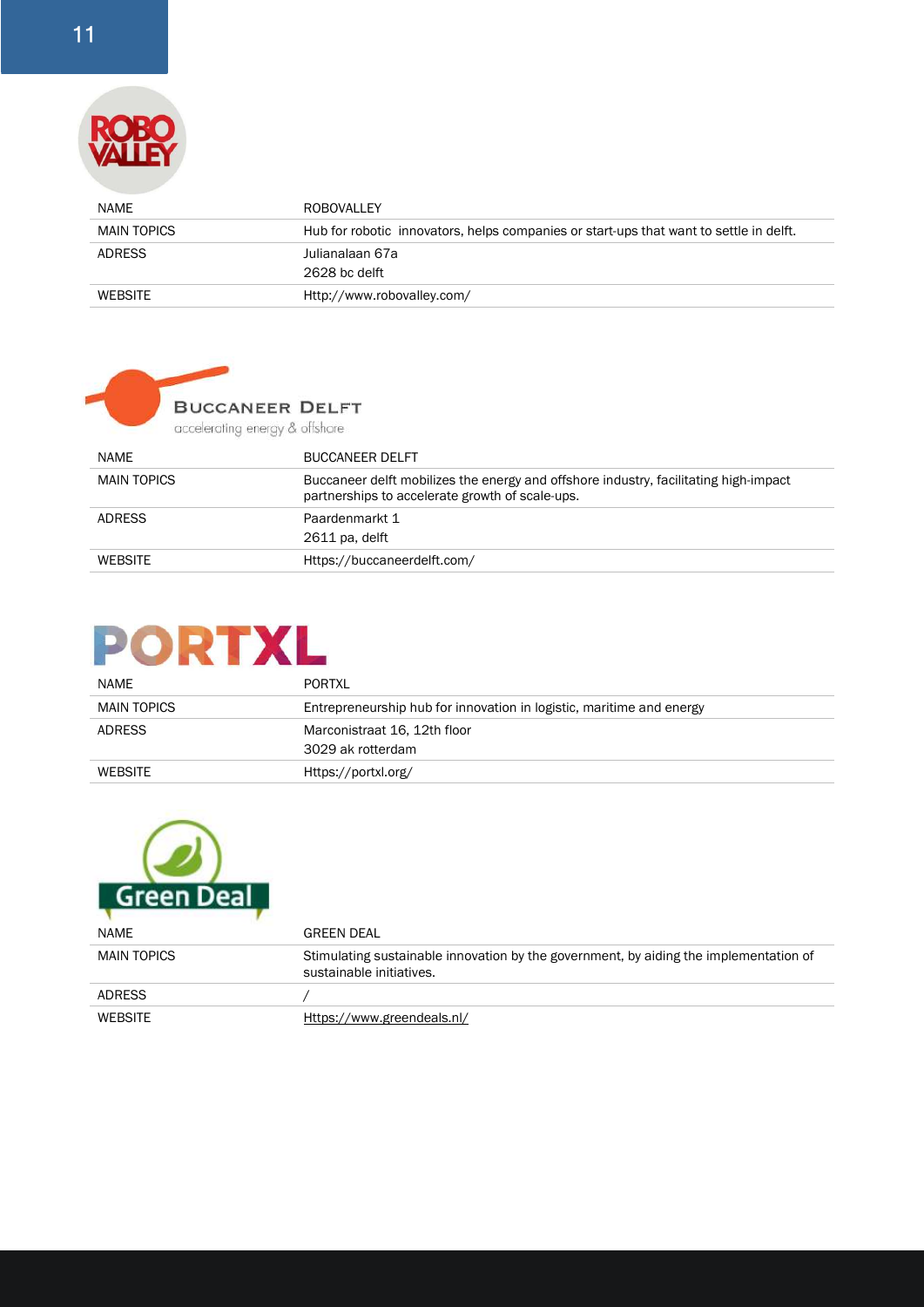### TESTING FACILITIES AND CO-WORKING SPACES



| <b>NAME</b>               | DMEC (DUTCH MARINE ENERGY CENTRE)                                                                                                                                                                                |
|---------------------------|------------------------------------------------------------------------------------------------------------------------------------------------------------------------------------------------------------------|
| <b>TYPE OF TECHNOLOGY</b> | Tidal technology                                                                                                                                                                                                 |
| <b>FACILITIES</b>         | - Inshore test site at den oever, suitable for performance, installation, survival, o&m and<br>demonstration tests;<br>- offshore marsdiep test site, suitable for performance, installation, survival, o&m, and |
|                           | demonstration tests.                                                                                                                                                                                             |
| <b>TRL LEVEL</b>          | $6-9$                                                                                                                                                                                                            |
| <b>WEBSITE</b>            | Https://www.dutchmarineenergy.com/                                                                                                                                                                               |

# $\widetilde{\mathbf{T}}$ UDelft

| <b>NAME</b>                         | TU DELFT                                                                                                                                                                                                                                                                                                                                                                        |
|-------------------------------------|---------------------------------------------------------------------------------------------------------------------------------------------------------------------------------------------------------------------------------------------------------------------------------------------------------------------------------------------------------------------------------|
| <b>TYPE OF</b><br><b>TFCHNOLOGY</b> | Tidal technology<br>Wave technology                                                                                                                                                                                                                                                                                                                                             |
| <b>FACILITIES</b>                   | - Wave flume, simulating waves and stream. Suitable for<br>performance, installation, survival, o&m and demonstration<br>tests:<br>- stream flume, simulating stream. Suitable for performance,<br>installation, survival, o&m and demonstration tests;<br>- stream tank, simulating steram. Suitable for performance, installation, survival, o&m, and<br>demonstration tests. |
| <b>TRL LEVEL</b>                    | $1 - 3$                                                                                                                                                                                                                                                                                                                                                                         |
| <b>WEBSITE</b>                      | Https://www.tudelft.nl/ocean-energy/                                                                                                                                                                                                                                                                                                                                            |



#### WAGENINGEN UNIVERSITY & RESEARCH

| NAME                      | WAGENINGEN UNIVERSITY & RESEARCH                                                                                                                                                                                      |
|---------------------------|-----------------------------------------------------------------------------------------------------------------------------------------------------------------------------------------------------------------------|
| <b>TYPE OF TECHNOLOGY</b> | Tidal technology                                                                                                                                                                                                      |
| <b>FACILITIES</b>         | - Straight flume, simulating stream, suitable for performance and hydrodynamics tests of<br>river simulations (sedimentation, dam prototypes);<br>- tilting flume, simulating stream, suitable for performance tests. |
| <b>TRL LEVEL</b>          | $1 - 3$                                                                                                                                                                                                               |
| <b>WEBSITE</b>            | Https://www.wur.nl/                                                                                                                                                                                                   |



| <b>IVAIVIL</b>            | nodESCHOOL ZEELAND                                                                                                                |
|---------------------------|-----------------------------------------------------------------------------------------------------------------------------------|
| <b>TYPE OF TECHNOLOGY</b> | Tidal technology<br>Wave technology                                                                                               |
| <b>FACILITIES</b>         | - Wave basin, simulating waves and (tidal) streams. Suitable for proof of principle tests<br>of dam systems (including turbines); |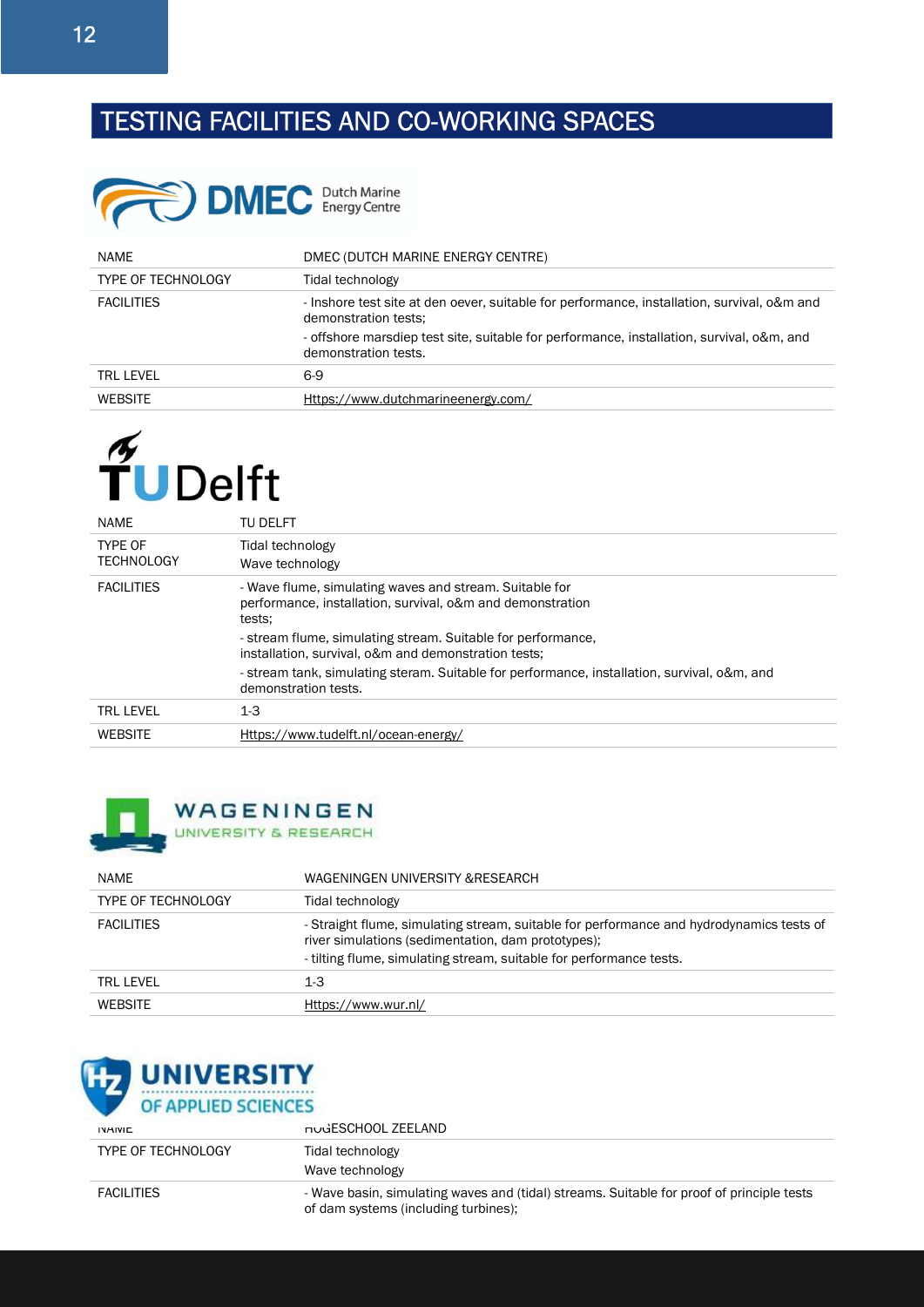- stream flume, simulating (tidal) streams. Suitable for proof of principle tests of dam systems (including turbines).

| TD.<br>=\/F<br>. | ∼<br>-<br>$\sim$ |
|------------------|------------------|
|                  |                  |

| <b>Enabling Delta Life</b> |                                                                                                           |
|----------------------------|-----------------------------------------------------------------------------------------------------------|
| NAME                       | <b>DELTARES</b>                                                                                           |
| <b>TYPE OF TECHNOLOGY</b>  | Tidal technology<br>Wave technology                                                                       |
| <b>FACILITIES</b>          | - Atlantic basin, simulating waves and (tidal) currents. Suitable for performance and<br>survival tests:  |
|                            | - pacific basin, simulating waves, suitable for performance and survival tests;                           |
|                            | - delta basin, simulating waves and (tidal) currents. Suitable for performance and<br>survival tests:     |
|                            | - intake and outfall basin (ios), simulating tidal range. Suitable for performance and<br>survival tests: |
|                            | - delta flume, simulating waves. Suitable for performance and survival tests;                             |
|                            | - scheldt flume, simulating waves and (tidal) currents. Suitable for performance and<br>survival tests.   |
| <b>TRL LEVEL</b>           | $1-6$                                                                                                     |
| <b>WEBSITE</b>             | Https://www.deltares.nl/en/                                                                               |



**Deltares** 

| <b>NAME</b>               | <b>MARIN</b>                                                                                                                                                                                                                                                                                                                                                                                                                                                                                                                                                                                       |
|---------------------------|----------------------------------------------------------------------------------------------------------------------------------------------------------------------------------------------------------------------------------------------------------------------------------------------------------------------------------------------------------------------------------------------------------------------------------------------------------------------------------------------------------------------------------------------------------------------------------------------------|
| <b>TYPE OF TECHNOLOGY</b> | Tidal technology<br>Wave technology<br>Otec technology                                                                                                                                                                                                                                                                                                                                                                                                                                                                                                                                             |
| <b>FACILITIES</b>         | - Offshore basin, simulating waves, currents, wind. Suitable for performance and<br>installation tests<br>- deepwater towing tank, simulating tow tests. Suitable for performance, installation and<br>survival tests<br>- depressurised wave basin, simulating waves and low air pressures. Suitable for<br>performance tests:<br>- concept basin, simulating waves and wind, suitable for performance tests;<br>- shallow water basin, simulating waves. Suitable for performance and installation tests;<br>- cavitation tunnel, simulating low pressures. Suitable for cavitation observation. |
| <b>TRL LEVEL</b>          | $3-6$                                                                                                                                                                                                                                                                                                                                                                                                                                                                                                                                                                                              |
| WEBSITE                   | Http://www.marin.nl/web/home.htm                                                                                                                                                                                                                                                                                                                                                                                                                                                                                                                                                                   |



| NAME                      | TTC-GD                                                                                                                                                                                                                                                                                                         |
|---------------------------|----------------------------------------------------------------------------------------------------------------------------------------------------------------------------------------------------------------------------------------------------------------------------------------------------------------|
| <b>TYPE OF TECHNOLOGY</b> | Tidal technology                                                                                                                                                                                                                                                                                               |
| <b>FACILITIES</b>         | Inshore grevelingendam site, when completed, tidal technology center grevelingendam<br>(ttc-gd) at the 'flakkeese spuisluis' in the grevelingendam will provide developers of tidal<br>energy technologies with the means to test, certify and showcase their products in fully<br>operational tidal contexts. |
| <b>TRL LEVEL</b>          | 4-8                                                                                                                                                                                                                                                                                                            |
| <b>WEBSITE</b>            | Https://www.bt-projects.com/portfolio-items/tidal-technology-center-grevelingendam/                                                                                                                                                                                                                            |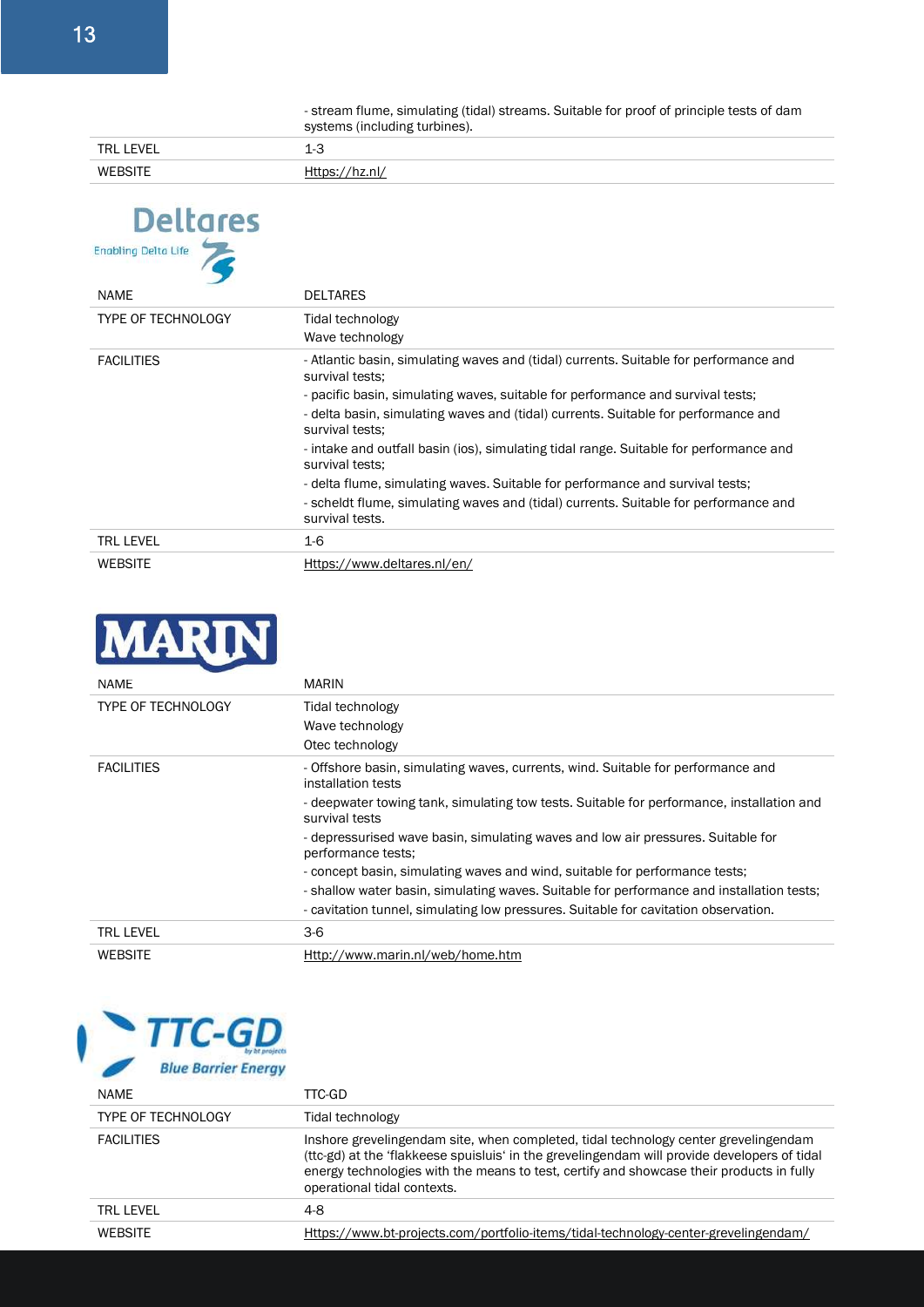



<mark>Visserij-innovatiecentrum</mark><br>Zuidwest-Nederland

| NAME                      | FISHERIES INNOVATION CENTER (VISSERIJ INNOVATIECENTRUM ZUID-WEST<br>NEDERLAND)                                                                                                                                                                   |
|---------------------------|--------------------------------------------------------------------------------------------------------------------------------------------------------------------------------------------------------------------------------------------------|
| <b>TYPE OF TECHNOLOGY</b> | Fishing techniques                                                                                                                                                                                                                               |
| <b>FACILITIES</b>         | The fisheries innovation center supports projects that promote technical innovations<br>and contribute to the sustainability of the fishing sector. In a test pool, gears and<br>networks are tested in as realistic an environment as possible. |
| <b>TRL LEVEL</b>          | $1-9$                                                                                                                                                                                                                                            |
| <b>WEBSITE</b>            | Https://visserij-innovatiecentrum.nl/                                                                                                                                                                                                            |

There are many well equipped testing facilities in The Netherlands. As a foreign SME, you might struggle though to find the right testing facility for your innovation. Therefore you might opt for a national advisor who can guide you.